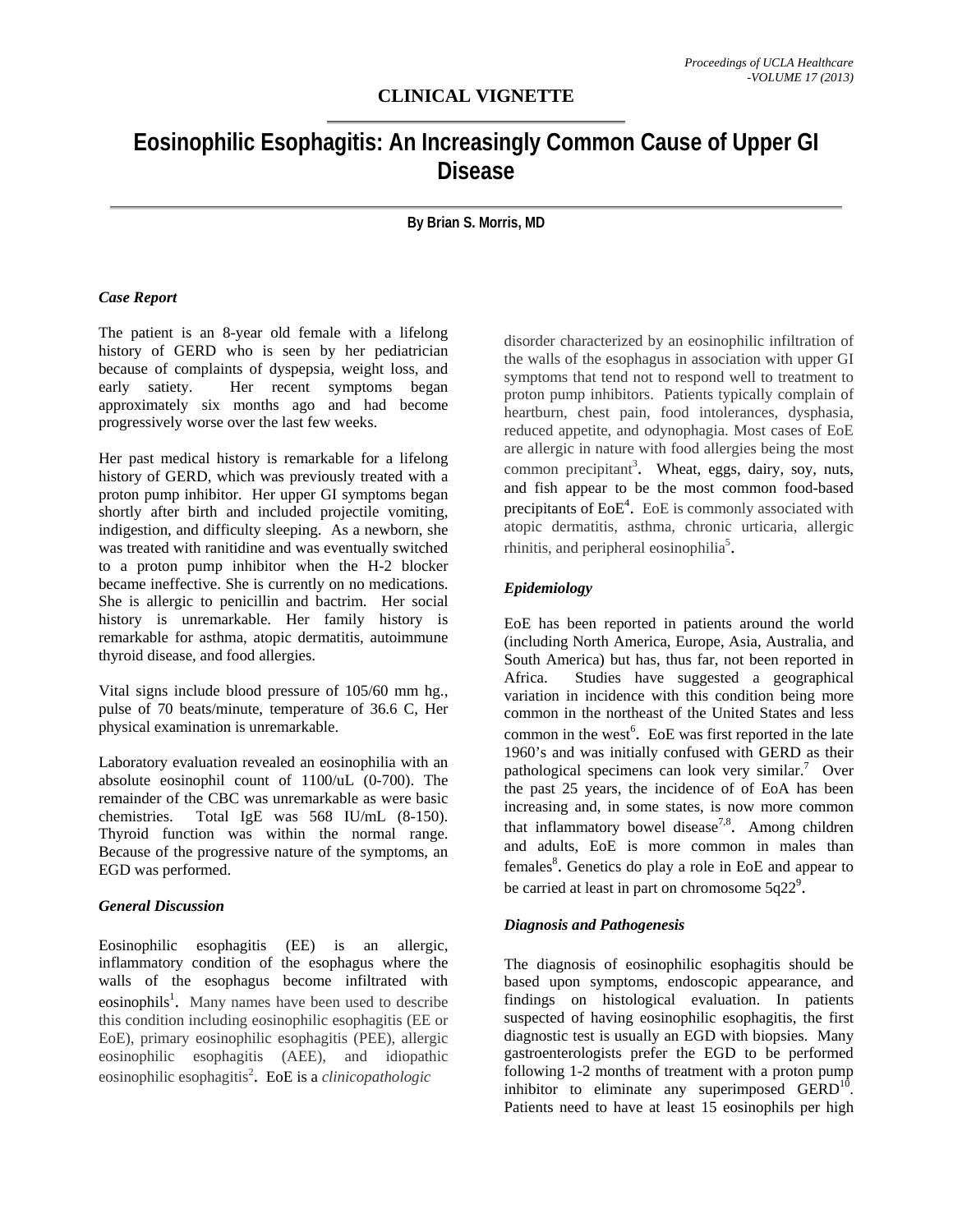power field in at least one esophageal biopsy specimen<sup>11</sup>. Five or six biopsies are often required to ensure a proper histological diagnosis. Other histological findings can include eosinophilic microabscesses, extracellular eosinophil granules, subepithelial and lamina propria fibrosis and inflammation, basal cell hyperplasia, and mast cells $^{12}$ . Although laboratory and other radiologic tests can support the diagnosis, such tests cannot alone make the diagnosis. A positive biopsy (usually taken from the proximal and distal esophagus) also requires the appropriate clinical setting to make a definitive diagnosis of eosinophilic esophagitis. Allergy testing has been used historically to help guide dietary recommendations, but such testing has many pitfalls and food elimination diets have become first-line therapy in many centers<sup>4</sup>.

The pathogenesis of EoE involves both environmental and genetic factors and involves T-cell immunity as well as interleukins (such as IL-5, IL-13, and IL15)<sup>13</sup>. Fibroblast growth factor-9 appears to play roles in the recruitment and/or function of the inflammatory process in  $E \circ E^{14}$ . Common findings on EGD include stacked circular rings ("feline" esophagus), white plaques, linear furrowing, strictures, and small caliber esophagus $^{15}$ .

## *Clinical Features and Outcomes*

In adults, common clinical presentations include dysphagia, chest pain, GERD-like symptoms, abdominal pain, and food impaction<sup>7</sup>. In children, clinical presentations vary and can sometimes be very subtle and unremarkable<sup>16</sup>. The most common symptoms in the pediatric population include nausea, GERD-type symptoms, generalized feeding dysfunction, dysphagia, and abdominal pain<sup>11</sup>. The generalized feeding dysfunction usually includes various eating strategies such as only eating liquid/soft foods or avoiding certain types of quantities of foods<sup>17</sup>. Children are more likely than adults to have a normal appearing esophagus on EGD although most of these patients have abnormal histology on biopsy<sup>16</sup>.

## *Treatment*

Treatment of EoE includes dietary treatments, pharmacologic therapies, and procedures. The mainstay of dietary treatment is an elimination diet or elemental diet<sup>18</sup>. Elimination diets are based on the idea that avoiding foods known to trigger EoE (either specific to each patient or foods that generally affect many patients) is an effective strategy<sup>19</sup>. Thus, patients are sometimes referred to an allergist for allergy testing

to try to identify which foods may be triggering the EoE. Such testing can be performed with skin prick testing, serum RAST IgE levels, and/or patch testing although the sensitivity and specificity of such results aren't always reliable $^{20}$ . This targeted strategy though allows for a more focused approach to dietary avoidance and may also assess for wher airborne allergens may be playing a role in the EoE.

The second type of elimination diet involves avoiding the most common food allergens that trigger  $E \circ E^{21}$ These include peanuts, eggs, soy, cow's milk, wheat, and tree nuts with wheat, milk, soy, and eggs being the most common<sup>4</sup>. Patients on any elimination diet may need to be followed by a nutritionist to prevent dietary deficiencies. Because of these factors, elimination diets require the patient to be motivated and have a strong understanding of nutrition and food choices to ensure proper compliance. In addition, such patients also often require repeated endoscopies to document the status of the disease. The other type of dietary program to limit exposure to potential food allergens is the elemental diet where the patient's diet is comprised of amino acids rather the proteins that are more likely to serve as allergens. Unfortunately, many of these elemental programs are expensive and unpalatable making this a challenging diet to follow. However, elemental diets can be effective in certain circumstances $^{22}$ .

Pharmacologic therapies include proton pump inhibitors and various formulations of corticosteroids. Proton pump inhibitors are used prior to EGD to ensure that the patient truly has EoE rather than GERD. PPI's can also help patients with EoE by reducing acidrelated symptoms that these patients may also have  $2^3$ .

Topical steroids are also used for these patients. Fluticasone (MDI without a spacer) is swallowed and can be quite effective and well-tolerated<sup>24</sup>. Long term safety studies (especially in children) have not been performed in EoE patients and possible safety concerns include growth delay, cataracts, and osteoporosis. Viscous budesonide is also used in certain patients. Although topical steroids have a high efficacy rate, there is also a high rate of relapse upon discontinuation of the treatment. Thus, a combination of dietary modification and pharmacological therapy is sometimes the most effective therapy. Systemic steroids are occasionally used for severe cases $^{25}$ .

Another type of therapy is dilation with EGD. This type of therapy is reserved for those with high-grade strictures or those who have failed medical/dietary management<sup>26</sup>. These patients have a relatively high risk of esophageal perforation on EGD, so dilation should be reserved for select patients<sup>27</sup>.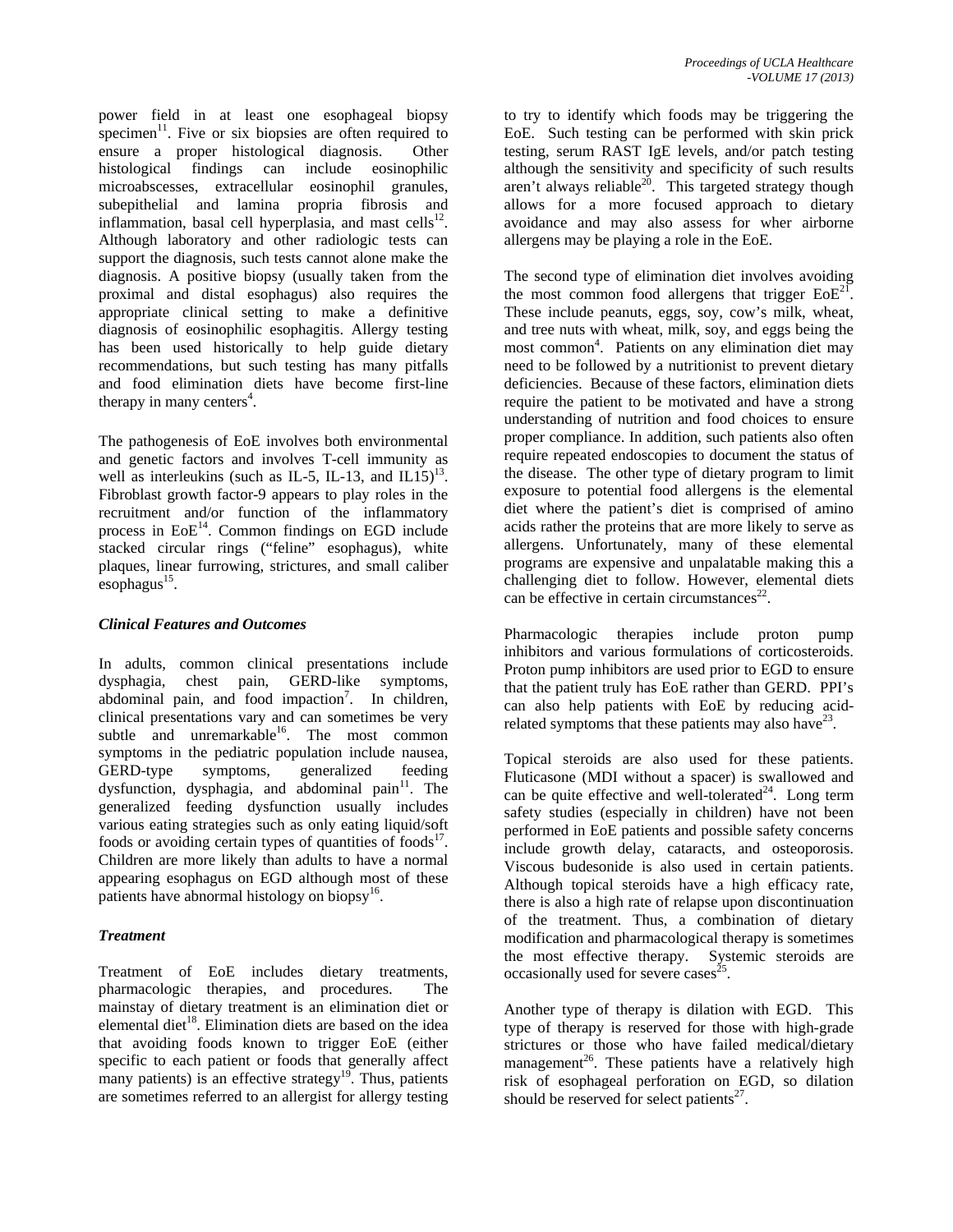### *Prognosis*

The prognosis for patients with EoE is variable. Some patients respond quite well to dietary modification and/or medications while others suffer a complicated, rocky course with strictures and nutritional deficiencies<sup>28</sup>. There does not appear to be an increase risk of malignancy<sup>29</sup>.

#### *Clinical Course and Follow-Up*

The patient's EGD revealed patches of linear exudates, friability, edema, and white plaques as well as a generalized pallor to the superficial tissues. A focal area of narrowing was noted distally in the esophagus. Multiple esophageal biopsies were taken which showed eosinophils (25 per high powered field), microabscesses, lengthening of the lamina propria papillae, and basal-cell hyperplasia. The patient was referred to an allergist and testing revealed several potential food allergies. After eliminating these foods from her diet, the patient noted a nearly complete resolution of her symptoms.

#### **REFERENCES**

- 1. **Antón Remírez J, Escudero R, Cáceres O, Fernández-Benítez M**. Eosinophilic esophagitis. *Allergol Immunopathol* (Madr). 2006 Mar-Apr;34(2):79-81. PubMed PMID: 16606552.
- 2. **Furuta GT, Liacouras CA, Collins MH, Gupta SK, Justinich C, Putnam PE, Bonis P, Hassall E, Straumann A, Rothenberg ME**; First International Gastrointestinal Eosinophil Research Symposium (FIGERS) Subcommittees. Eosinophilic esophagitis in children and adults: a systematic review and consensus recommendations for diagnosis and treatment. *Gastroenterology*. 2007 Oct;133(4):1342-63. Epub 2007 Aug 8. Review. PubMed PMID: 17919504.
- 3. **Liacouras CA**. Eosinophilic esophagitis: treatment in 2005. *Curr Opin Gastroenterol*. 2006 Mar;22(2):147-52. Review. PubMed PMID: 16462171.
- 4. **Gonsalves N, Yang GY, Doerfler B, Ritz S, Ditto AM, Hirano I**. Elimination diet effectively treats eosinophilic esophagitis in adults; food reintroduction identifies causative factors. *Gastroenterology*. 2012 Jun;142(7):1451-9.e1; quiz e14-5. doi: 10.1053/j.gastro.2012.03.001. Epub 2012 Mar 3. PubMed PMID: 22391333.
- 5. **Roy-Ghanta S, Larosa DF, Katzka DA.** Atopic characteristics of adult patients with eosinophilic esophagitis. *Clin Gastroenterol Hepatol*. 2008 May;6(5):531-5. doi: 10.1016/j.cgh.2007.12.045. Epub 2008 Mar 4. PubMed PMID: 18304887.
- 6. **Kapel RC, Miller JK, Torres C, Aksoy S, Lash R, Katzka DA**. Eosinophilic esophagitis: a prevalent disease in the United States that affects all age groups. *Gastroenterology*. 2008 May;134(5):1316-21. doi: 10.1053/j.gastro.2008.02.016. Epub 2008 Feb 14. PubMed PMID: 18471509.
- 7. **Bousvaros A, Antonioli DA, Winter HS**. Ringed esophagus: an association with esophagitis. *Am J Gastroenterol*. 1992 Sep;87(9):1187-90. PubMed PMID: 1519578.
- 8. **Noel RJ, Putnam PE, Rothenberg ME**. Eosinophilic esophagitis. *N Engl J Med*. 2004 Aug 26;351(9):940-1. PubMed PMID: 15329438.
- 9. **Rothenberg ME, Spergel JM, Sherrill JD, Annaiah K, Martin LJ, Cianferoni A, Gober L, Kim C, Glessner J, Frackelton E, Thomas K, Blanchard C, Liacouras C, Verma R, Aceves S, Collins MH, Brown-Whitehorn T, Putnam PE, Franciosi JP, Chiavacci RM, Grant SF, Abonia JP, Sleiman PM, Hakonarson H**. Common variants at 5q22 associate with pediatric eosinophilic esophagitis. *Nat Genet*. 2010 Apr;42(4):289-91. doi: 10.1038/ng.547. Epub 2010 Mar 7. PubMed PMID: 20208534.
- 10. **Potter JW, Saeian K, Staff D, Massey BT, Komorowski RA, Shaker R, Hogan WJ**. Eosinophilic esophagitis in adults: an emerging problem with unique esophageal features. *Gastrointest Endosc*. 2004 Mar;59(3):355-61. PubMed PMID: 14997131.
- 11. **Ravi K, Talley NJ, Smyrk TC, Katzka DA, Kryzer L, Romero Y, Arora AS, Alexander JA**. Low grade esophageal eosinophilia in adults: an unrecognized part of the spectrum of eosinophilic esophagitis? *Dig Dis Sci*. 2011 Jul;56(7):1981-6. doi: 10.1007/s10620-011-1594-1. Epub 2011 Feb 6. PubMed PMID: 21298480.
- 12. **Mueller S, Neureiter D, Aigner T, Stolte M**. Comparison of histological parameters for the diagnosis of eosinophilic oesophagitis versus gastro-oesophageal reflux disease on oesophageal biopsy material. *Histopathology*. 2008 Dec;53(6):676-84. doi: 10.1111/j.1365-2559.2008.03187.x. PubMed PMID: 19076684.
- 13. **Rothenberg ME**. Biology and treatment of eosinophilic esophagitis. *Gastroenterology*. 2009 Oct;137(4):1238-49. doi: 10.1053/j.gastro.2009.07.007. Epub 2009 Aug 15. Review. PubMed PMID: 19596009.
- 14. **Mulder DJ, Pacheco I, Hurlbut DJ, Mak N, Furuta GT, MacLeod RJ, Justinich CJ**. FGF9-induced proliferative response to eosinophilic inflammation in oesophagitis. *Gut*. 2009 Feb;58(2):166-73. doi: 10.1136/gut.2008.157628. Epub 2008 Oct 31. PubMed PMID: 18978176; PubMed Central PMCID: PMC2605569.
- 15. **Veerappan GR, Perry JL, Duncan TJ, Baker TP, Maydonovitch C, Lake JM, Wong RK, Osgard EM**. Prevalence of eosinophilic esophagitis in an adult population undergoing upper endoscopy: a prospective study. *Clin Gastroenterol Hepatol*. 2009 Apr;7(4):420-6, 426.e1-2. doi: 10.1016/j.cgh.2008.10.009. Epub 2008 Oct 15. PubMed PMID: 19162236.
- 16. **Liacouras CA, Spergel JM, Ruchelli E, Verma R, Mascarenhas M, Semeao E, Flick J, Kelly J, Brown-Whitehorn T, Mamula P, Markowitz JE**. Eosinophilic esophagitis: a 10-year experience in 381 children. *Clin Gastroenterol Hepatol.* 2005 Dec;3(12):1198-206. PubMed PMID: 16361045.
- 17. **Mukkada VA, Haas A, Maune NC, Capocelli KE, Henry M, Gilman N, Petersburg S, Moore W, Lovell MA, Fleischer DM, Furuta GT, Atkins D**. Feeding dysfunction in children with eosinophilic gastrointestinal diseases. *Pediatrics*. 2010 Sep;126(3):e672-7. doi: 10.1542/peds.2009-2227. Epub 2010 Aug 9. PubMed PMID: 20696733.
- 18. **Kukuruzovic RH, Elliott EE, O'Loughlin EV, Markowitz JE**. Non-surgical interventions for eosinophilic oesophagitis. Coch*rane Database Syst Rev*. 2004;(3):CD004065. Review. Update in: Cochrane Database Syst Rev. 2010;(3):CD004065. PubMed PMID: 15266514.
- 19. **Spergel JM**. Eosinophilic esophagitis in adults and children: evidence for a food allergy component in many patients. *Curr*